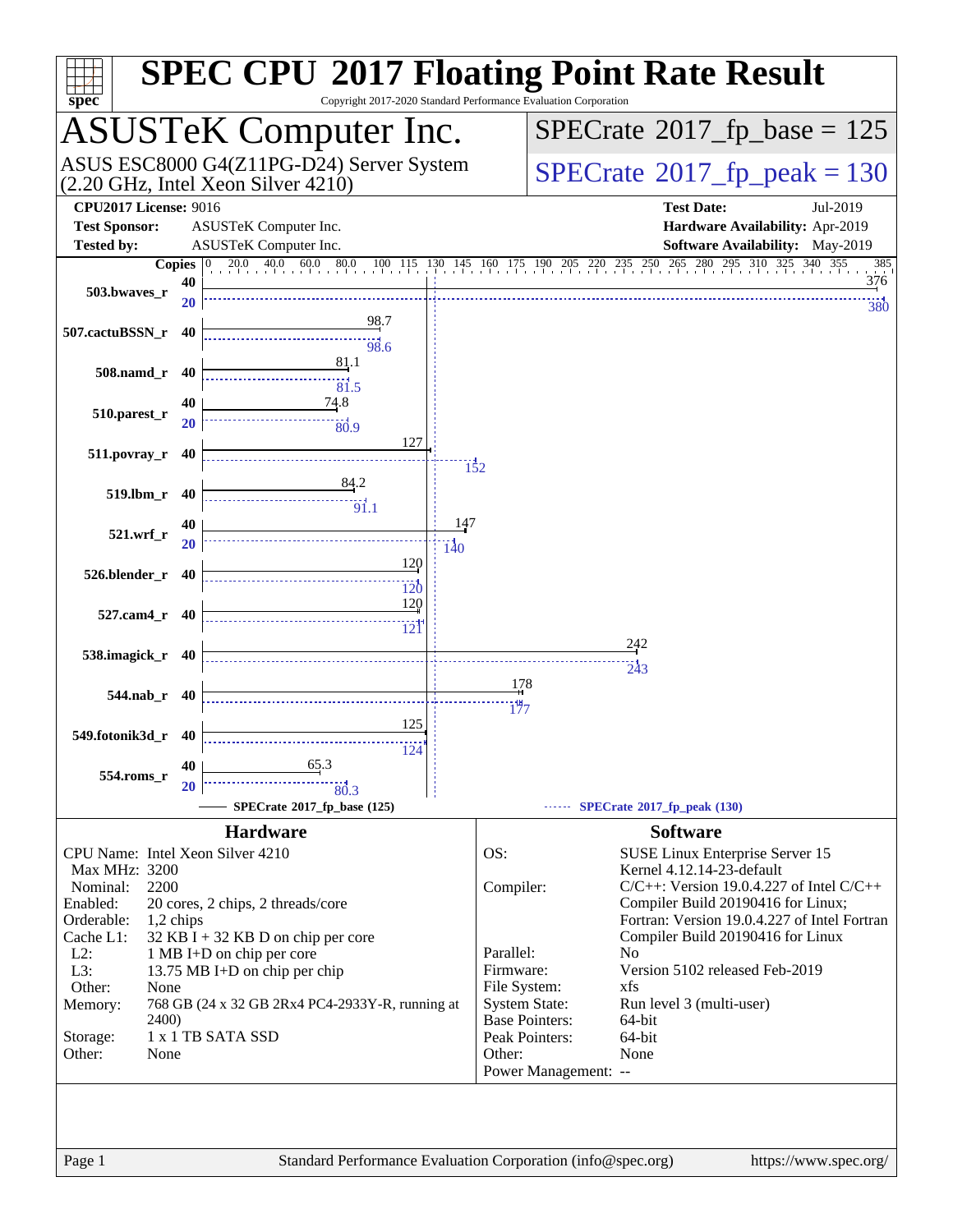

Copyright 2017-2020 Standard Performance Evaluation Corporation

# ASUSTeK Computer Inc.<br>ASUS ESC8000 G4(Z11PG-D24) Server System

(2.20 GHz, Intel Xeon Silver 4210)

 $SPECTate$ <sup>®</sup>[2017\\_fp\\_base =](http://www.spec.org/auto/cpu2017/Docs/result-fields.html#SPECrate2017fpbase) 125

 $SPECTate<sup>®</sup>2017<sub>fr</sub>peak = 130$ 

**[Test Sponsor:](http://www.spec.org/auto/cpu2017/Docs/result-fields.html#TestSponsor)** ASUSTeK Computer Inc. **[Hardware Availability:](http://www.spec.org/auto/cpu2017/Docs/result-fields.html#HardwareAvailability)** Apr-2019 **[Tested by:](http://www.spec.org/auto/cpu2017/Docs/result-fields.html#Testedby)** ASUSTeK Computer Inc. **[Software Availability:](http://www.spec.org/auto/cpu2017/Docs/result-fields.html#SoftwareAvailability)** May-2019

**[CPU2017 License:](http://www.spec.org/auto/cpu2017/Docs/result-fields.html#CPU2017License)** 9016 **[Test Date:](http://www.spec.org/auto/cpu2017/Docs/result-fields.html#TestDate)** Jul-2019

**[Results Table](http://www.spec.org/auto/cpu2017/Docs/result-fields.html#ResultsTable)**

|                                    | <b>Base</b>   |                |       |                |       |                | <b>Peak</b> |               |                |              |                |              |                |              |
|------------------------------------|---------------|----------------|-------|----------------|-------|----------------|-------------|---------------|----------------|--------------|----------------|--------------|----------------|--------------|
| <b>Benchmark</b>                   | <b>Copies</b> | <b>Seconds</b> | Ratio | <b>Seconds</b> | Ratio | <b>Seconds</b> | Ratio       | <b>Copies</b> | <b>Seconds</b> | <b>Ratio</b> | <b>Seconds</b> | <b>Ratio</b> | <b>Seconds</b> | <b>Ratio</b> |
| 503.bwaves r                       | 40            | 1066           | 376   | 1067           | 376   | 1066           | 376         | 20            | 528            | 380          | 528            | 380          | 528            | <b>380</b>   |
| 507.cactuBSSN_r                    | 40            | 513            | 98.7  | 513            | 98.6  | 513            | 98.7        | 40            | 514            | 98.6         | 514            | 98.6         | 514            | 98.6         |
| $508$ .namd $r$                    | 40            | 470            | 80.8  | 468            | 81.3  | 468            | 81.1        | 40            | 466            | 81.5         | 467            | 81.3         | 466            | 81.5         |
| $510.parest_r$                     | 40            | 1395           | 75.0  | 1400           | 74.8  | 1402           | 74.6        | 20            | 647            | 80.9         | 647            | 80.9         | 646            | 81.0         |
| 511.povray_r                       | 40            | <u>737</u>     | 127   | 738            | 127   | 733            | 127         | 40            | 613            | 152          | 614            | <b>152</b>   | 614            | 152          |
| 519.1bm r                          | 40            | 501            | 84.2  | 499            | 84.5  | 502            | 84.0        | 40            | 462            | 91.2         | 463            | 91.1         | 463            | 91.0         |
| $521$ .wrf r                       | 40            | 613            | 146   | 611            | 147   | 611            | 147         | 20            | 319            | 140          | 320            | 140          | 320            | <b>140</b>   |
| 526.blender_r                      | 40            | 506            | 120   | 507            | 120   | 506            | 120         | 40            | 507            | <b>120</b>   | 507            | 120          | 507            | 120          |
| 527.cam4 r                         | 40            | 584            | 120   | 580            | 121   | 583            | 120         | 40            | 569            | 123          | 580            | 121          | 581            | 121          |
| 538.imagick_r                      | 40            | 410            | 242   | 410            | 242   | 412            | 242         | 40            | 410            | 243          | 410            | 242          | 409            | 243          |
| 544.nab r                          | 40            | 377            | 178   | 382            | 176   | 378            | 178         | 40            | 378            | 178          | 384            | 175          | 381            | 177          |
| 549.fotonik3d r                    | 40            | 1259           | 124   | 1249           | 125   | 1251           | 125         | 40            | 1253           | 124          | 1251           | 125          | 1262           | 123          |
| 554.roms r                         | 40            | 973            | 65.3  | 973            | 65.3  | 975            | 65.2        | 20            | <u>396</u>     | 80.3         | 397            | 80.0         | 395            | 80.4         |
| $SPECrate^{\otimes}2017$ fp base = | 125           |                |       |                |       |                |             |               |                |              |                |              |                |              |

**[SPECrate](http://www.spec.org/auto/cpu2017/Docs/result-fields.html#SPECrate2017fppeak)[2017\\_fp\\_peak =](http://www.spec.org/auto/cpu2017/Docs/result-fields.html#SPECrate2017fppeak) 130**

Results appear in the [order in which they were run.](http://www.spec.org/auto/cpu2017/Docs/result-fields.html#RunOrder) Bold underlined text [indicates a median measurement.](http://www.spec.org/auto/cpu2017/Docs/result-fields.html#Median)

#### **[Submit Notes](http://www.spec.org/auto/cpu2017/Docs/result-fields.html#SubmitNotes)**

 The numactl mechanism was used to bind copies to processors. The config file option 'submit' was used to generate numactl commands to bind each copy to a specific processor. For details, please see the config file.

### **[Operating System Notes](http://www.spec.org/auto/cpu2017/Docs/result-fields.html#OperatingSystemNotes)**

Stack size set to unlimited using "ulimit -s unlimited"

#### **[General Notes](http://www.spec.org/auto/cpu2017/Docs/result-fields.html#GeneralNotes)**

Environment variables set by runcpu before the start of the run: LD\_LIBRARY\_PATH = "/spec2017\_19u4/lib/intel64" Binaries compiled on a system with 1x Intel Core i9-799X CPU + 32GB RAM memory using Redhat Enterprise Linux 7.5 Transparent Huge Pages enabled by default Prior to runcpu invocation Filesystem page cache synced and cleared with: sync; echo 3> /proc/sys/vm/drop\_caches runcpu command invoked through numactl i.e.: numactl --interleave=all runcpu <etc> NA: The test sponsor attests, as of date of publication, that CVE-2017-5754 (Meltdown) is mitigated in the system as tested and documented. Yes: The test sponsor attests, as of date of publication, that CVE-2017-5753 (Spectre variant 1)

**(Continued on next page)**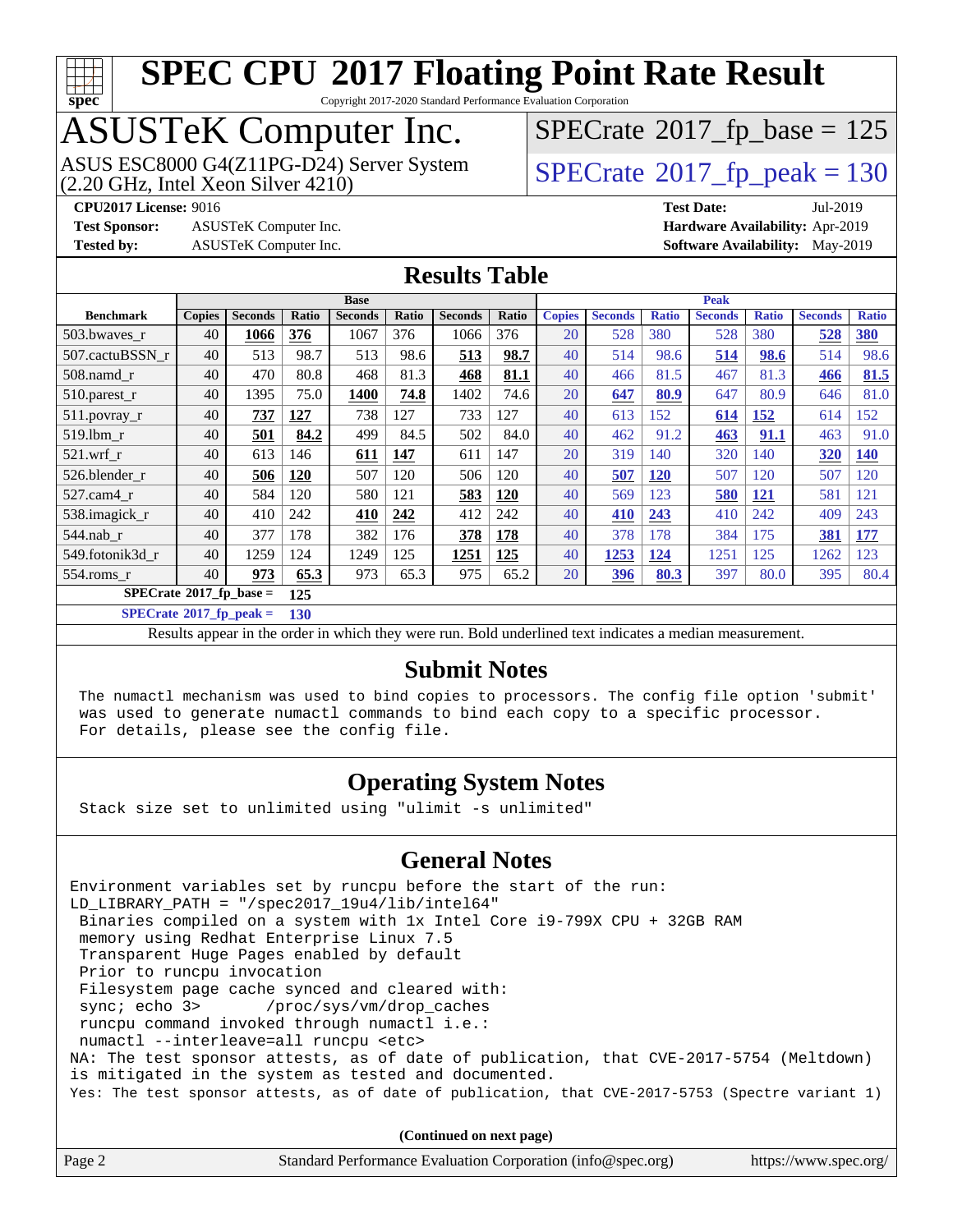

Copyright 2017-2020 Standard Performance Evaluation Corporation

### ASUSTeK Computer Inc.

(2.20 GHz, Intel Xeon Silver 4210) ASUS ESC8000 G4(Z11PG-D24) Server System  $\vert$  [SPECrate](http://www.spec.org/auto/cpu2017/Docs/result-fields.html#SPECrate2017fppeak)®[2017\\_fp\\_peak = 1](http://www.spec.org/auto/cpu2017/Docs/result-fields.html#SPECrate2017fppeak)30

 $SPECTate$ <sup>®</sup>[2017\\_fp\\_base =](http://www.spec.org/auto/cpu2017/Docs/result-fields.html#SPECrate2017fpbase) 125

**[Test Sponsor:](http://www.spec.org/auto/cpu2017/Docs/result-fields.html#TestSponsor)** ASUSTeK Computer Inc. **[Hardware Availability:](http://www.spec.org/auto/cpu2017/Docs/result-fields.html#HardwareAvailability)** Apr-2019 **[Tested by:](http://www.spec.org/auto/cpu2017/Docs/result-fields.html#Testedby)** ASUSTeK Computer Inc. **[Software Availability:](http://www.spec.org/auto/cpu2017/Docs/result-fields.html#SoftwareAvailability)** May-2019

**[CPU2017 License:](http://www.spec.org/auto/cpu2017/Docs/result-fields.html#CPU2017License)** 9016 **[Test Date:](http://www.spec.org/auto/cpu2017/Docs/result-fields.html#TestDate)** Jul-2019

Page 3 Standard Performance Evaluation Corporation [\(info@spec.org\)](mailto:info@spec.org) <https://www.spec.org/> **[General Notes \(Continued\)](http://www.spec.org/auto/cpu2017/Docs/result-fields.html#GeneralNotes)** is mitigated in the system as tested and documented. Yes: The test sponsor attests, as of date of publication, that CVE-2017-5715 (Spectre variant 2) is mitigated in the system as tested and documented. **[Platform Notes](http://www.spec.org/auto/cpu2017/Docs/result-fields.html#PlatformNotes)** BIOS Configuration: VT-d = Disabled Patrol Scrub = Disabled ENERGY\_PERF\_BIAS\_CFG mode = performance Engine Boost = Level3(Max) LLC dead line allc = Disabled SR-IOV Support = Disabled CSM Support = Disabled Sysinfo program /spec2017\_19u4/bin/sysinfo Rev: r5974 of 2018-05-19 9bcde8f2999c33d61f64985e45859ea9 running on linux-gh78 Tue Jul 30 19:17:19 2019 SUT (System Under Test) info as seen by some common utilities. For more information on this section, see <https://www.spec.org/cpu2017/Docs/config.html#sysinfo> From /proc/cpuinfo model name : Intel(R) Xeon(R) Silver 4210 CPU @ 2.20GHz 2 "physical id"s (chips) 40 "processors" cores, siblings (Caution: counting these is hw and system dependent. The following excerpts from /proc/cpuinfo might not be reliable. Use with caution.) cpu cores : 10 siblings : 20 physical 0: cores 0 1 2 3 4 8 9 10 11 12 physical 1: cores 0 1 2 3 4 8 9 10 11 12 From lscpu: Architecture: x86\_64 CPU op-mode(s): 32-bit, 64-bit Byte Order: Little Endian  $CPU(s):$  40 On-line CPU(s) list: 0-39 Thread(s) per core: 2 Core(s) per socket: 10 Socket(s): 2 NUMA node(s): 2 Vendor ID: GenuineIntel CPU family: 6 Model: 85 **(Continued on next page)**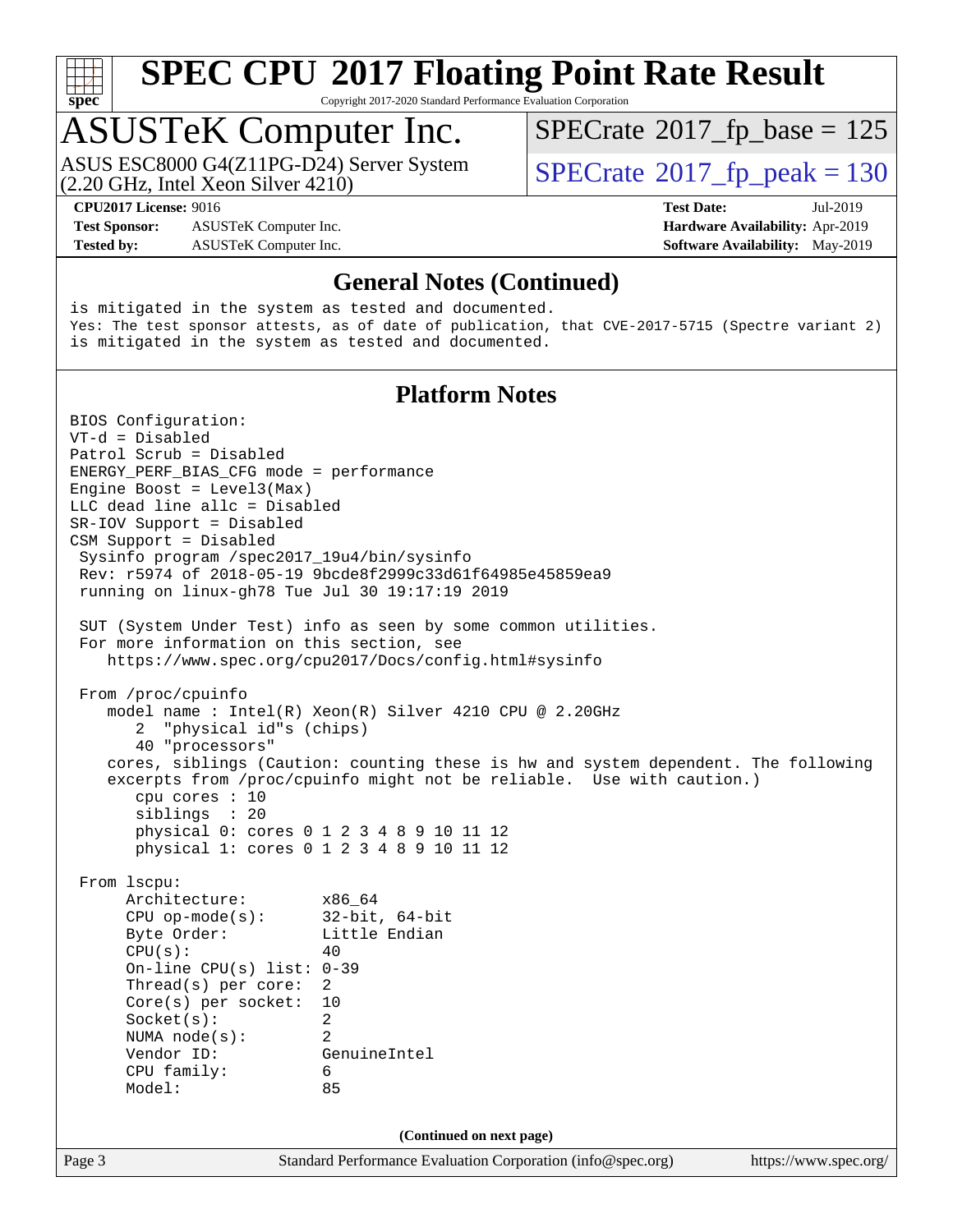

Copyright 2017-2020 Standard Performance Evaluation Corporation

## ASUSTeK Computer Inc.

(2.20 GHz, Intel Xeon Silver 4210) ASUS ESC8000 G4(Z11PG-D24) Server System  $\vert$  [SPECrate](http://www.spec.org/auto/cpu2017/Docs/result-fields.html#SPECrate2017fppeak)®[2017\\_fp\\_peak = 1](http://www.spec.org/auto/cpu2017/Docs/result-fields.html#SPECrate2017fppeak)30

 $SPECTate$ <sup>®</sup>[2017\\_fp\\_base =](http://www.spec.org/auto/cpu2017/Docs/result-fields.html#SPECrate2017fpbase) 125

**[Test Sponsor:](http://www.spec.org/auto/cpu2017/Docs/result-fields.html#TestSponsor)** ASUSTeK Computer Inc. **[Hardware Availability:](http://www.spec.org/auto/cpu2017/Docs/result-fields.html#HardwareAvailability)** Apr-2019

**[CPU2017 License:](http://www.spec.org/auto/cpu2017/Docs/result-fields.html#CPU2017License)** 9016 **[Test Date:](http://www.spec.org/auto/cpu2017/Docs/result-fields.html#TestDate)** Jul-2019 **[Tested by:](http://www.spec.org/auto/cpu2017/Docs/result-fields.html#Testedby)** ASUSTeK Computer Inc. **[Software Availability:](http://www.spec.org/auto/cpu2017/Docs/result-fields.html#SoftwareAvailability)** May-2019

#### **[Platform Notes \(Continued\)](http://www.spec.org/auto/cpu2017/Docs/result-fields.html#PlatformNotes)**

Model name: Intel(R) Xeon(R) Silver 4210 CPU @ 2.20GHz Stepping: 6 CPU MHz: 2200.000 CPU max MHz: 3200.0000 CPU min MHz: 1000.0000 BogoMIPS: 4400.00 Virtualization: VT-x L1d cache: 32K L1i cache: 32K L2 cache: 1024K L3 cache: 14080K NUMA node0 CPU(s): 0-9,20-29 NUMA node1 CPU(s): 10-19,30-39 Flags: fpu vme de pse tsc msr pae mce cx8 apic sep mtrr pge mca cmov pat pse36 clflush dts acpi mmx fxsr sse sse2 ss ht tm pbe syscall nx pdpe1gb rdtscp lm constant\_tsc art arch\_perfmon pebs bts rep\_good nopl xtopology nonstop\_tsc cpuid aperfmperf tsc\_known\_freq pni pclmulqdq dtes64 monitor ds\_cpl vmx smx est tm2 ssse3 sdbg fma cx16 xtpr pdcm pcid dca sse4\_1 sse4\_2 x2apic movbe popcnt tsc\_deadline\_timer aes xsave avx f16c rdrand lahf\_lm abm 3dnowprefetch cpuid\_fault epb cat\_l3 cdp\_l3 invpcid\_single mba tpr\_shadow vnmi flexpriority ept vpid fsgsbase tsc\_adjust bmi1 hle avx2 smep bmi2 erms invpcid rtm cqm mpx rdt\_a avx512f avx512dq rdseed adx smap clflushopt clwb intel\_pt avx512cd avx512bw avx512vl xsaveopt xsavec xgetbv1 xsaves cqm\_llc cqm\_occup\_llc cqm\_mbm\_total cqm\_mbm\_local ibpb ibrs stibp dtherm ida arat pln pts hwp hwp\_act\_window hwp\_epp hwp\_pkg\_req pku ospke avx512\_vnni arch\_capabilities ssbd /proc/cpuinfo cache data cache size : 14080 KB From numactl --hardware WARNING: a numactl 'node' might or might not correspond to a physical chip. available: 2 nodes (0-1) node 0 cpus: 0 1 2 3 4 5 6 7 8 9 20 21 22 23 24 25 26 27 28 29 node 0 size: 385548 MB node 0 free: 384102 MB node 1 cpus: 10 11 12 13 14 15 16 17 18 19 30 31 32 33 34 35 36 37 38 39 node 1 size: 387022 MB node 1 free: 385705 MB node distances: node 0 1 0: 10 21 1: 21 10 From /proc/meminfo MemTotal: 791112328 kB HugePages\_Total: 0 Hugepagesize: 2048 kB **(Continued on next page)**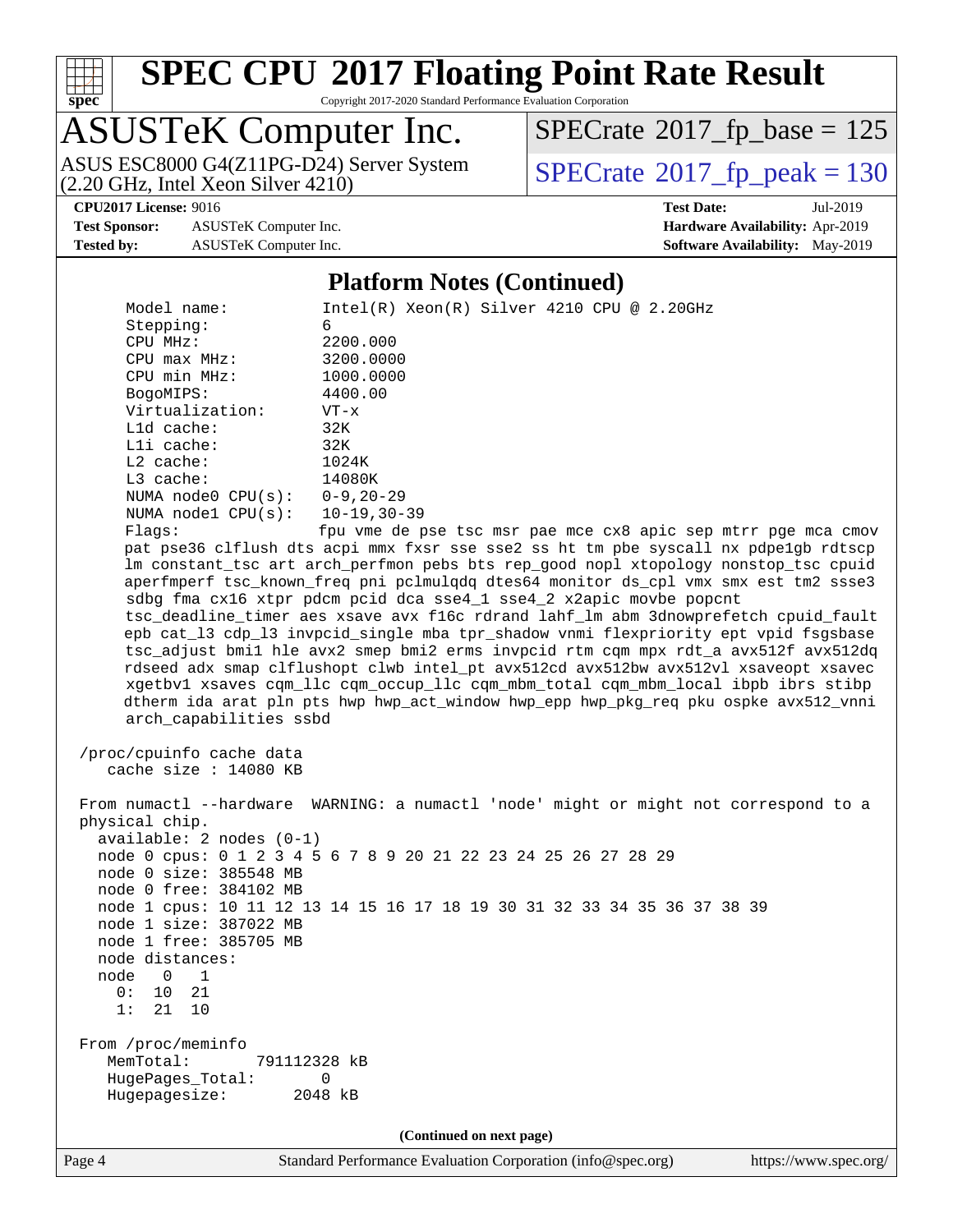

Copyright 2017-2020 Standard Performance Evaluation Corporation

### ASUSTeK Computer Inc.

ASUS ESC8000 G4(Z11PG-D24) Server System  $(2.20 \text{ GHz}, \text{ Intel Xeon Silver } 4210)$   $\big|$  [SPECrate](http://www.spec.org/auto/cpu2017/Docs/result-fields.html#SPECrate2017fppeak)®[2017\\_fp\\_peak = 1](http://www.spec.org/auto/cpu2017/Docs/result-fields.html#SPECrate2017fppeak)30

 $SPECrate$ <sup>®</sup>[2017\\_fp\\_base =](http://www.spec.org/auto/cpu2017/Docs/result-fields.html#SPECrate2017fpbase) 125

**[Test Sponsor:](http://www.spec.org/auto/cpu2017/Docs/result-fields.html#TestSponsor)** ASUSTeK Computer Inc. **[Hardware Availability:](http://www.spec.org/auto/cpu2017/Docs/result-fields.html#HardwareAvailability)** Apr-2019 **[Tested by:](http://www.spec.org/auto/cpu2017/Docs/result-fields.html#Testedby)** ASUSTeK Computer Inc. **[Software Availability:](http://www.spec.org/auto/cpu2017/Docs/result-fields.html#SoftwareAvailability)** May-2019

**[CPU2017 License:](http://www.spec.org/auto/cpu2017/Docs/result-fields.html#CPU2017License)** 9016 **[Test Date:](http://www.spec.org/auto/cpu2017/Docs/result-fields.html#TestDate)** Jul-2019

### **[Platform Notes \(Continued\)](http://www.spec.org/auto/cpu2017/Docs/result-fields.html#PlatformNotes)**

|                                | From /etc/*release* /etc/*version*                                                                                       |  |  |  |  |
|--------------------------------|--------------------------------------------------------------------------------------------------------------------------|--|--|--|--|
| os-release:<br>NAME="SLES"     |                                                                                                                          |  |  |  |  |
| VERSION="15"                   |                                                                                                                          |  |  |  |  |
| VERSION_ID="15"                |                                                                                                                          |  |  |  |  |
| ID="sles"                      | PRETTY_NAME="SUSE Linux Enterprise Server 15"                                                                            |  |  |  |  |
| ID_LIKE="suse"                 |                                                                                                                          |  |  |  |  |
| $ANSI$ _COLOR=" $0:32$ "       |                                                                                                                          |  |  |  |  |
|                                | CPE_NAME="cpe:/o:suse:sles:15"                                                                                           |  |  |  |  |
| uname $-a$ :                   |                                                                                                                          |  |  |  |  |
|                                | Linux linux-gh78 4.12.14-23-default #1 SMP Tue May 29 21:04:44 UTC 2018 (cd0437b)                                        |  |  |  |  |
|                                | x86_64 x86_64 x86_64 GNU/Linux                                                                                           |  |  |  |  |
|                                | Kernel self-reported vulnerability status:                                                                               |  |  |  |  |
| CVE-2017-5754 (Meltdown):      | Not affected                                                                                                             |  |  |  |  |
|                                | CVE-2017-5753 (Spectre variant 1): Mitigation: __user pointer sanitization                                               |  |  |  |  |
| IBPB, IBRS_FW                  | CVE-2017-5715 (Spectre variant 2): Mitigation: Indirect Branch Restricted Speculation,                                   |  |  |  |  |
|                                |                                                                                                                          |  |  |  |  |
| run-level 3 Jul 29 11:08       |                                                                                                                          |  |  |  |  |
| SPEC is set to: /spec2017_19u4 |                                                                                                                          |  |  |  |  |
|                                | Filesystem Type Size Used Avail Use% Mounted on                                                                          |  |  |  |  |
| /dev/sda4                      | xfs 929G 15G 914G<br>$2\frac{3}{2}$ /                                                                                    |  |  |  |  |
|                                | Additional information from dmidecode follows. WARNING: Use caution when you interpret                                   |  |  |  |  |
|                                | this section. The 'dmidecode' program reads system data which is "intended to allow                                      |  |  |  |  |
|                                | hardware to be accurately determined", but the intent may not be met, as there are                                       |  |  |  |  |
|                                | frequent changes to hardware, firmware, and the "DMTF SMBIOS" standard.<br>BIOS American Megatrends Inc. 5102 02/11/2019 |  |  |  |  |
| Memory:                        |                                                                                                                          |  |  |  |  |
|                                | 24x Samsung M393A4K40CB2-CVF 32 GB 2 rank 2933, configured at 2400                                                       |  |  |  |  |
|                                | (End of data from sysinfo program)                                                                                       |  |  |  |  |
|                                |                                                                                                                          |  |  |  |  |
|                                | <b>Compiler Version Notes</b>                                                                                            |  |  |  |  |
|                                |                                                                                                                          |  |  |  |  |
| C                              | 519.1bm_r(base, peak) 538.imagick_r(base, peak)                                                                          |  |  |  |  |
|                                | 544.nab_r(base, peak)                                                                                                    |  |  |  |  |
|                                | Intel(R) C Intel(R) 64 Compiler for applications running on Intel(R) 64,                                                 |  |  |  |  |
|                                |                                                                                                                          |  |  |  |  |
| (Continued on next page)       |                                                                                                                          |  |  |  |  |
| Page 5                         | Standard Performance Evaluation Corporation (info@spec.org)<br>https://www.spec.org/                                     |  |  |  |  |
|                                |                                                                                                                          |  |  |  |  |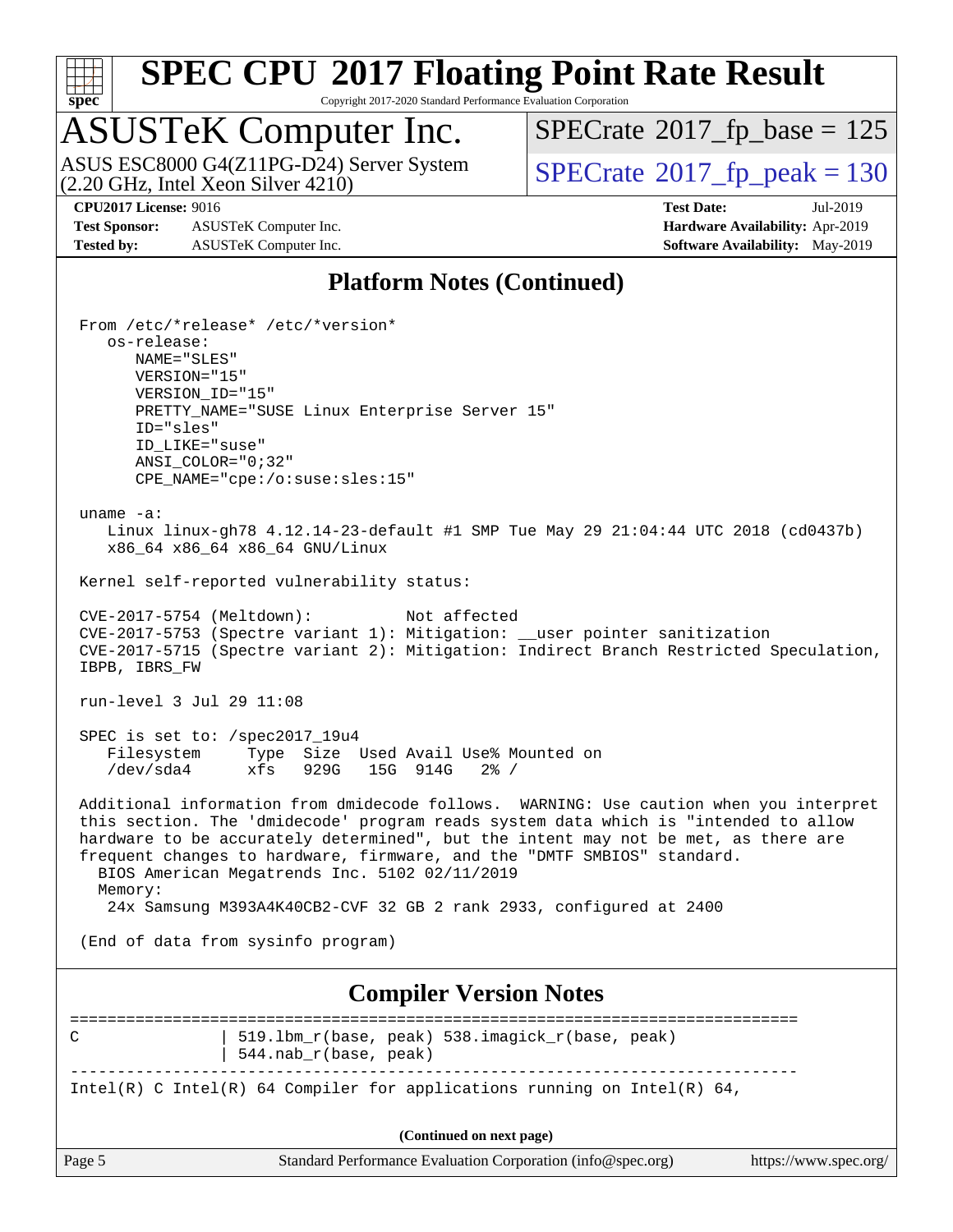

Copyright 2017-2020 Standard Performance Evaluation Corporation

### ASUSTeK Computer Inc.

ASUS ESC8000 G4(Z11PG-D24) Server System  $(2.20 \text{ GHz}, \text{ Intel Xeon Silver } 4210)$   $\big|$  [SPECrate](http://www.spec.org/auto/cpu2017/Docs/result-fields.html#SPECrate2017fppeak)®[2017\\_fp\\_peak = 1](http://www.spec.org/auto/cpu2017/Docs/result-fields.html#SPECrate2017fppeak)30

 $SPECrate$ <sup>®</sup>[2017\\_fp\\_base =](http://www.spec.org/auto/cpu2017/Docs/result-fields.html#SPECrate2017fpbase) 125

**[Test Sponsor:](http://www.spec.org/auto/cpu2017/Docs/result-fields.html#TestSponsor)** ASUSTeK Computer Inc. **[Hardware Availability:](http://www.spec.org/auto/cpu2017/Docs/result-fields.html#HardwareAvailability)** Apr-2019 **[Tested by:](http://www.spec.org/auto/cpu2017/Docs/result-fields.html#Testedby)** ASUSTeK Computer Inc. **[Software Availability:](http://www.spec.org/auto/cpu2017/Docs/result-fields.html#SoftwareAvailability)** May-2019

**[CPU2017 License:](http://www.spec.org/auto/cpu2017/Docs/result-fields.html#CPU2017License)** 9016 **[Test Date:](http://www.spec.org/auto/cpu2017/Docs/result-fields.html#TestDate)** Jul-2019

#### **[Compiler Version Notes \(Continued\)](http://www.spec.org/auto/cpu2017/Docs/result-fields.html#CompilerVersionNotes)**

| Version 19.0.4.227 Build 20190416<br>Copyright (C) 1985-2019 Intel Corporation. All rights reserved.                                                                                                                                                                                                                                                                                                                                                                                                                                                                                        |                       |
|---------------------------------------------------------------------------------------------------------------------------------------------------------------------------------------------------------------------------------------------------------------------------------------------------------------------------------------------------------------------------------------------------------------------------------------------------------------------------------------------------------------------------------------------------------------------------------------------|-----------------------|
|                                                                                                                                                                                                                                                                                                                                                                                                                                                                                                                                                                                             |                       |
| 508.namd_r(base, peak) 510.parest_r(base, peak)<br>$C++$                                                                                                                                                                                                                                                                                                                                                                                                                                                                                                                                    |                       |
| Intel(R) $C++$ Intel(R) 64 Compiler for applications running on Intel(R) 64,<br>Version 19.0.4.227 Build 20190416<br>Copyright (C) 1985-2019 Intel Corporation. All rights reserved.                                                                                                                                                                                                                                                                                                                                                                                                        |                       |
| C++, C $ $ 511.povray_r(base, peak) 526.blender_r(base, peak)                                                                                                                                                                                                                                                                                                                                                                                                                                                                                                                               |                       |
| Intel(R) $C++$ Intel(R) 64 Compiler for applications running on Intel(R) 64,<br>Version 19.0.4.227 Build 20190416<br>Copyright (C) 1985-2019 Intel Corporation. All rights reserved.<br>Intel(R) C Intel(R) 64 Compiler for applications running on Intel(R) 64,<br>Version 19.0.4.227 Build 20190416<br>Copyright (C) 1985-2019 Intel Corporation. All rights reserved.                                                                                                                                                                                                                    |                       |
| $C++$ , C, Fortran   507.cactuBSSN_r(base, peak)<br>_____________________________                                                                                                                                                                                                                                                                                                                                                                                                                                                                                                           |                       |
| Intel(R) C++ Intel(R) 64 Compiler for applications running on Intel(R) 64,<br>Version 19.0.4.227 Build 20190416<br>Copyright (C) 1985-2019 Intel Corporation. All rights reserved.<br>Intel(R) C Intel(R) 64 Compiler for applications running on Intel(R) 64,<br>Version 19.0.4.227 Build 20190416<br>Copyright (C) 1985-2019 Intel Corporation. All rights reserved.<br>$Intel(R)$ Fortran Intel(R) 64 Compiler for applications running on Intel(R)<br>64, Version 19.0.4.227 Build 20190416<br>Copyright (C) 1985-2019 Intel Corporation. All rights reserved.<br>--------------------- |                       |
| $503.bwaves_r(base, peak)$ 549.fotonik3d_r(base, peak)<br>Fortran<br>554.roms_r(base, peak)                                                                                                                                                                                                                                                                                                                                                                                                                                                                                                 |                       |
| $Intel(R)$ Fortran Intel(R) 64 Compiler for applications running on Intel(R)<br>64, Version 19.0.4.227 Build 20190416<br>Copyright (C) 1985-2019 Intel Corporation. All rights reserved.<br>-------------------                                                                                                                                                                                                                                                                                                                                                                             |                       |
| (Continued on next page)                                                                                                                                                                                                                                                                                                                                                                                                                                                                                                                                                                    |                       |
| Standard Performance Evaluation Corporation (info@spec.org)<br>Page 6                                                                                                                                                                                                                                                                                                                                                                                                                                                                                                                       | https://www.spec.org/ |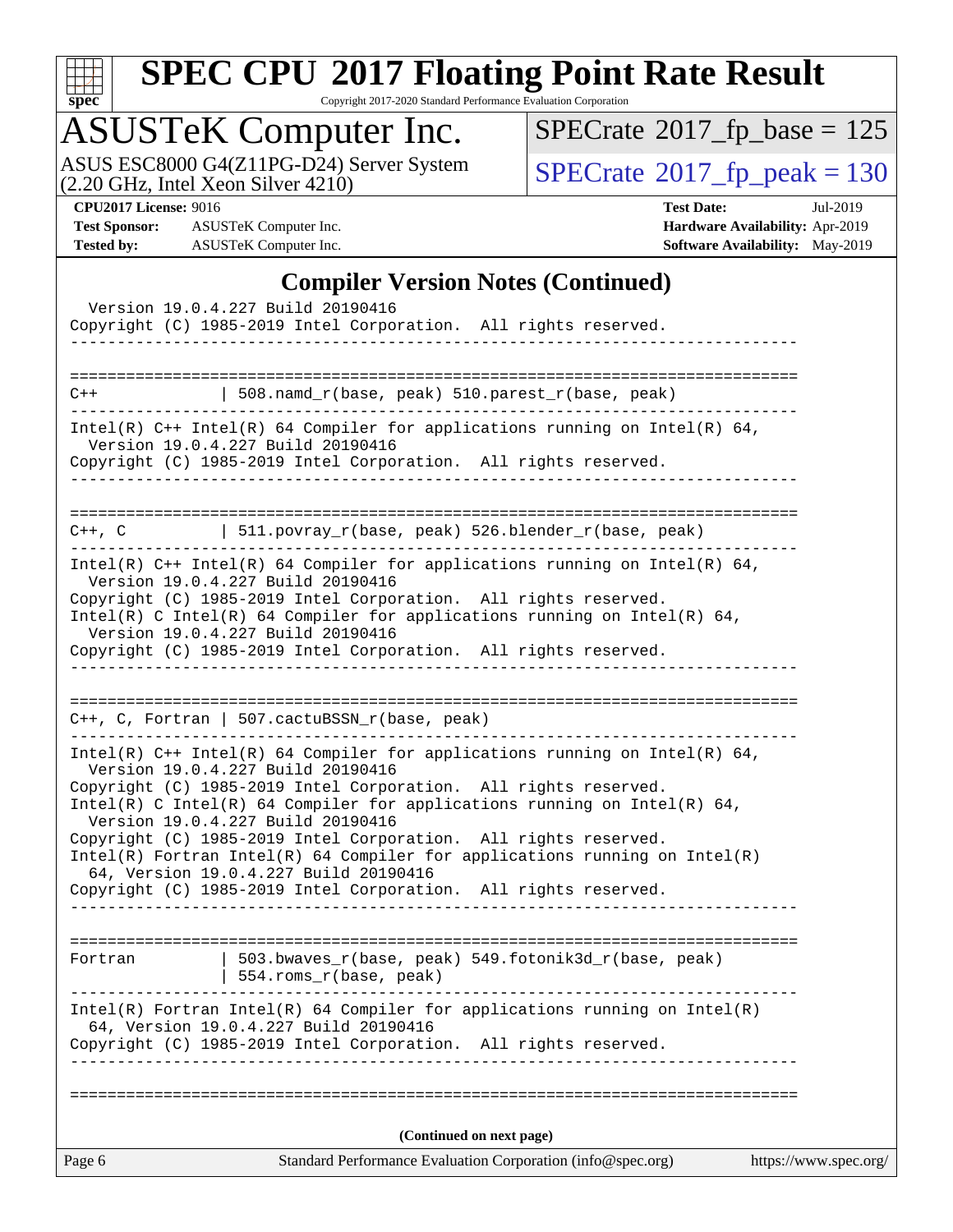

Copyright 2017-2020 Standard Performance Evaluation Corporation

# ASUSTeK Computer Inc.<br>ASUS ESC8000 G4(Z11PG-D24) Server System

(2.20 GHz, Intel Xeon Silver 4210)

 $SPECTate$ <sup>®</sup>[2017\\_fp\\_base =](http://www.spec.org/auto/cpu2017/Docs/result-fields.html#SPECrate2017fpbase) 125

 $SPECTate<sup>®</sup>2017<sub>fr</sub>peak = 130$ 

**[Test Sponsor:](http://www.spec.org/auto/cpu2017/Docs/result-fields.html#TestSponsor)** ASUSTeK Computer Inc. **[Hardware Availability:](http://www.spec.org/auto/cpu2017/Docs/result-fields.html#HardwareAvailability)** Apr-2019 **[Tested by:](http://www.spec.org/auto/cpu2017/Docs/result-fields.html#Testedby)** ASUSTeK Computer Inc. **[Software Availability:](http://www.spec.org/auto/cpu2017/Docs/result-fields.html#SoftwareAvailability)** May-2019

**[CPU2017 License:](http://www.spec.org/auto/cpu2017/Docs/result-fields.html#CPU2017License)** 9016 **[Test Date:](http://www.spec.org/auto/cpu2017/Docs/result-fields.html#TestDate)** Jul-2019

#### **[Compiler Version Notes \(Continued\)](http://www.spec.org/auto/cpu2017/Docs/result-fields.html#CompilerVersionNotes)**

Fortran, C | 521.wrf\_r(base, peak) 527.cam4\_r(base, peak)

------------------------------------------------------------------------------ Intel(R) Fortran Intel(R) 64 Compiler for applications running on Intel(R) 64, Version 19.0.4.227 Build 20190416 Copyright (C) 1985-2019 Intel Corporation. All rights reserved. Intel(R) C Intel(R) 64 Compiler for applications running on Intel(R) 64, Version 19.0.4.227 Build 20190416 Copyright (C) 1985-2019 Intel Corporation. All rights reserved. ------------------------------------------------------------------------------

### **[Base Compiler Invocation](http://www.spec.org/auto/cpu2017/Docs/result-fields.html#BaseCompilerInvocation)**

[C benchmarks](http://www.spec.org/auto/cpu2017/Docs/result-fields.html#Cbenchmarks):

[icc -m64 -std=c11](http://www.spec.org/cpu2017/results/res2019q3/cpu2017-20190805-16612.flags.html#user_CCbase_intel_icc_64bit_c11_33ee0cdaae7deeeab2a9725423ba97205ce30f63b9926c2519791662299b76a0318f32ddfffdc46587804de3178b4f9328c46fa7c2b0cd779d7a61945c91cd35)

[C++ benchmarks:](http://www.spec.org/auto/cpu2017/Docs/result-fields.html#CXXbenchmarks) [icpc -m64](http://www.spec.org/cpu2017/results/res2019q3/cpu2017-20190805-16612.flags.html#user_CXXbase_intel_icpc_64bit_4ecb2543ae3f1412ef961e0650ca070fec7b7afdcd6ed48761b84423119d1bf6bdf5cad15b44d48e7256388bc77273b966e5eb805aefd121eb22e9299b2ec9d9)

[Fortran benchmarks](http://www.spec.org/auto/cpu2017/Docs/result-fields.html#Fortranbenchmarks): [ifort -m64](http://www.spec.org/cpu2017/results/res2019q3/cpu2017-20190805-16612.flags.html#user_FCbase_intel_ifort_64bit_24f2bb282fbaeffd6157abe4f878425411749daecae9a33200eee2bee2fe76f3b89351d69a8130dd5949958ce389cf37ff59a95e7a40d588e8d3a57e0c3fd751)

[Benchmarks using both Fortran and C](http://www.spec.org/auto/cpu2017/Docs/result-fields.html#BenchmarksusingbothFortranandC): [ifort -m64](http://www.spec.org/cpu2017/results/res2019q3/cpu2017-20190805-16612.flags.html#user_CC_FCbase_intel_ifort_64bit_24f2bb282fbaeffd6157abe4f878425411749daecae9a33200eee2bee2fe76f3b89351d69a8130dd5949958ce389cf37ff59a95e7a40d588e8d3a57e0c3fd751) [icc -m64 -std=c11](http://www.spec.org/cpu2017/results/res2019q3/cpu2017-20190805-16612.flags.html#user_CC_FCbase_intel_icc_64bit_c11_33ee0cdaae7deeeab2a9725423ba97205ce30f63b9926c2519791662299b76a0318f32ddfffdc46587804de3178b4f9328c46fa7c2b0cd779d7a61945c91cd35)

[Benchmarks using both C and C++](http://www.spec.org/auto/cpu2017/Docs/result-fields.html#BenchmarksusingbothCandCXX): [icpc -m64](http://www.spec.org/cpu2017/results/res2019q3/cpu2017-20190805-16612.flags.html#user_CC_CXXbase_intel_icpc_64bit_4ecb2543ae3f1412ef961e0650ca070fec7b7afdcd6ed48761b84423119d1bf6bdf5cad15b44d48e7256388bc77273b966e5eb805aefd121eb22e9299b2ec9d9) [icc -m64 -std=c11](http://www.spec.org/cpu2017/results/res2019q3/cpu2017-20190805-16612.flags.html#user_CC_CXXbase_intel_icc_64bit_c11_33ee0cdaae7deeeab2a9725423ba97205ce30f63b9926c2519791662299b76a0318f32ddfffdc46587804de3178b4f9328c46fa7c2b0cd779d7a61945c91cd35)

[Benchmarks using Fortran, C, and C++:](http://www.spec.org/auto/cpu2017/Docs/result-fields.html#BenchmarksusingFortranCandCXX) [icpc -m64](http://www.spec.org/cpu2017/results/res2019q3/cpu2017-20190805-16612.flags.html#user_CC_CXX_FCbase_intel_icpc_64bit_4ecb2543ae3f1412ef961e0650ca070fec7b7afdcd6ed48761b84423119d1bf6bdf5cad15b44d48e7256388bc77273b966e5eb805aefd121eb22e9299b2ec9d9) [icc -m64 -std=c11](http://www.spec.org/cpu2017/results/res2019q3/cpu2017-20190805-16612.flags.html#user_CC_CXX_FCbase_intel_icc_64bit_c11_33ee0cdaae7deeeab2a9725423ba97205ce30f63b9926c2519791662299b76a0318f32ddfffdc46587804de3178b4f9328c46fa7c2b0cd779d7a61945c91cd35) [ifort -m64](http://www.spec.org/cpu2017/results/res2019q3/cpu2017-20190805-16612.flags.html#user_CC_CXX_FCbase_intel_ifort_64bit_24f2bb282fbaeffd6157abe4f878425411749daecae9a33200eee2bee2fe76f3b89351d69a8130dd5949958ce389cf37ff59a95e7a40d588e8d3a57e0c3fd751)

### **[Base Portability Flags](http://www.spec.org/auto/cpu2017/Docs/result-fields.html#BasePortabilityFlags)**

 503.bwaves\_r: [-DSPEC\\_LP64](http://www.spec.org/cpu2017/results/res2019q3/cpu2017-20190805-16612.flags.html#suite_basePORTABILITY503_bwaves_r_DSPEC_LP64) 507.cactuBSSN\_r: [-DSPEC\\_LP64](http://www.spec.org/cpu2017/results/res2019q3/cpu2017-20190805-16612.flags.html#suite_basePORTABILITY507_cactuBSSN_r_DSPEC_LP64) 508.namd\_r: [-DSPEC\\_LP64](http://www.spec.org/cpu2017/results/res2019q3/cpu2017-20190805-16612.flags.html#suite_basePORTABILITY508_namd_r_DSPEC_LP64) 510.parest\_r: [-DSPEC\\_LP64](http://www.spec.org/cpu2017/results/res2019q3/cpu2017-20190805-16612.flags.html#suite_basePORTABILITY510_parest_r_DSPEC_LP64) 511.povray\_r: [-DSPEC\\_LP64](http://www.spec.org/cpu2017/results/res2019q3/cpu2017-20190805-16612.flags.html#suite_basePORTABILITY511_povray_r_DSPEC_LP64) 519.lbm\_r: [-DSPEC\\_LP64](http://www.spec.org/cpu2017/results/res2019q3/cpu2017-20190805-16612.flags.html#suite_basePORTABILITY519_lbm_r_DSPEC_LP64) 521.wrf\_r: [-DSPEC\\_LP64](http://www.spec.org/cpu2017/results/res2019q3/cpu2017-20190805-16612.flags.html#suite_basePORTABILITY521_wrf_r_DSPEC_LP64) [-DSPEC\\_CASE\\_FLAG](http://www.spec.org/cpu2017/results/res2019q3/cpu2017-20190805-16612.flags.html#b521.wrf_r_baseCPORTABILITY_DSPEC_CASE_FLAG) [-convert big\\_endian](http://www.spec.org/cpu2017/results/res2019q3/cpu2017-20190805-16612.flags.html#user_baseFPORTABILITY521_wrf_r_convert_big_endian_c3194028bc08c63ac5d04de18c48ce6d347e4e562e8892b8bdbdc0214820426deb8554edfa529a3fb25a586e65a3d812c835984020483e7e73212c4d31a38223) 526.blender\_r: [-DSPEC\\_LP64](http://www.spec.org/cpu2017/results/res2019q3/cpu2017-20190805-16612.flags.html#suite_basePORTABILITY526_blender_r_DSPEC_LP64) [-DSPEC\\_LINUX](http://www.spec.org/cpu2017/results/res2019q3/cpu2017-20190805-16612.flags.html#b526.blender_r_baseCPORTABILITY_DSPEC_LINUX) [-funsigned-char](http://www.spec.org/cpu2017/results/res2019q3/cpu2017-20190805-16612.flags.html#user_baseCPORTABILITY526_blender_r_force_uchar_40c60f00ab013830e2dd6774aeded3ff59883ba5a1fc5fc14077f794d777847726e2a5858cbc7672e36e1b067e7e5c1d9a74f7176df07886a243d7cc18edfe67) 527.cam4\_r: [-DSPEC\\_LP64](http://www.spec.org/cpu2017/results/res2019q3/cpu2017-20190805-16612.flags.html#suite_basePORTABILITY527_cam4_r_DSPEC_LP64) [-DSPEC\\_CASE\\_FLAG](http://www.spec.org/cpu2017/results/res2019q3/cpu2017-20190805-16612.flags.html#b527.cam4_r_baseCPORTABILITY_DSPEC_CASE_FLAG) 538.imagick\_r: [-DSPEC\\_LP64](http://www.spec.org/cpu2017/results/res2019q3/cpu2017-20190805-16612.flags.html#suite_basePORTABILITY538_imagick_r_DSPEC_LP64) 544.nab\_r: [-DSPEC\\_LP64](http://www.spec.org/cpu2017/results/res2019q3/cpu2017-20190805-16612.flags.html#suite_basePORTABILITY544_nab_r_DSPEC_LP64)

**(Continued on next page)**

Page 7 Standard Performance Evaluation Corporation [\(info@spec.org\)](mailto:info@spec.org) <https://www.spec.org/>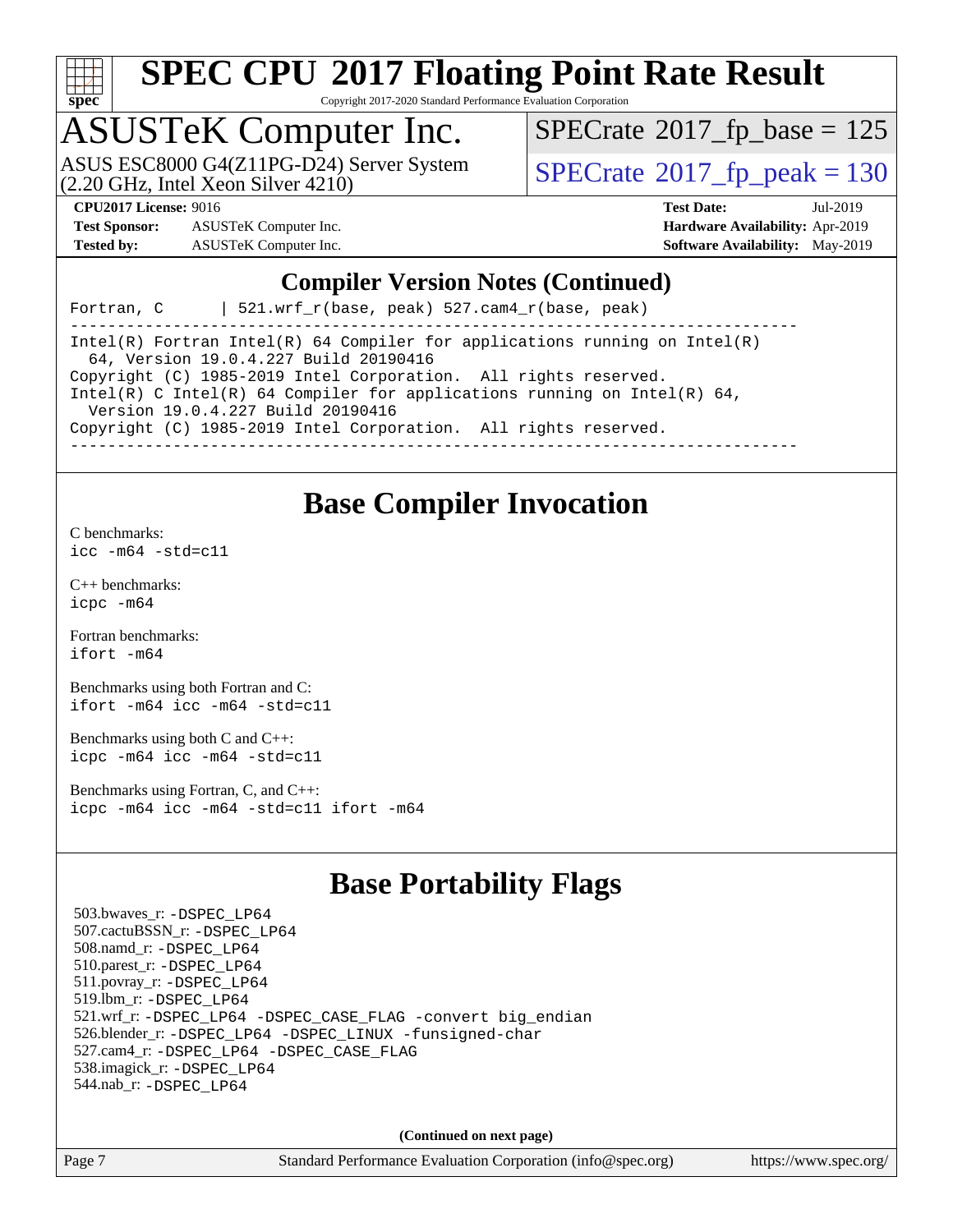

Copyright 2017-2020 Standard Performance Evaluation Corporation

# ASUSTeK Computer Inc.<br>ASUS ESC8000 G4(Z11PG-D24) Server System

(2.20 GHz, Intel Xeon Silver 4210)

 $SPECTate$ <sup>®</sup>[2017\\_fp\\_base =](http://www.spec.org/auto/cpu2017/Docs/result-fields.html#SPECrate2017fpbase) 125

**[Test Sponsor:](http://www.spec.org/auto/cpu2017/Docs/result-fields.html#TestSponsor)** ASUSTeK Computer Inc. **[Hardware Availability:](http://www.spec.org/auto/cpu2017/Docs/result-fields.html#HardwareAvailability)** Apr-2019 **[Tested by:](http://www.spec.org/auto/cpu2017/Docs/result-fields.html#Testedby)** ASUSTeK Computer Inc. **[Software Availability:](http://www.spec.org/auto/cpu2017/Docs/result-fields.html#SoftwareAvailability)** May-2019

 $SPECTate<sup>®</sup>2017<sub>fr</sub>peak = 130$ 

**[CPU2017 License:](http://www.spec.org/auto/cpu2017/Docs/result-fields.html#CPU2017License)** 9016 **[Test Date:](http://www.spec.org/auto/cpu2017/Docs/result-fields.html#TestDate)** Jul-2019

### **[Base Portability Flags \(Continued\)](http://www.spec.org/auto/cpu2017/Docs/result-fields.html#BasePortabilityFlags)**

 549.fotonik3d\_r: [-DSPEC\\_LP64](http://www.spec.org/cpu2017/results/res2019q3/cpu2017-20190805-16612.flags.html#suite_basePORTABILITY549_fotonik3d_r_DSPEC_LP64) 554.roms\_r: [-DSPEC\\_LP64](http://www.spec.org/cpu2017/results/res2019q3/cpu2017-20190805-16612.flags.html#suite_basePORTABILITY554_roms_r_DSPEC_LP64)

### **[Base Optimization Flags](http://www.spec.org/auto/cpu2017/Docs/result-fields.html#BaseOptimizationFlags)**

[C benchmarks](http://www.spec.org/auto/cpu2017/Docs/result-fields.html#Cbenchmarks):

```
-xCORE-AVX2 -ipo -O3 -no-prec-div -qopt-prefetch -ffinite-math-only
-qopt-mem-layout-trans=4
C++ benchmarks: 
-xCORE-AVX2 -ipo -O3 -no-prec-div -qopt-prefetch -ffinite-math-only
-qopt-mem-layout-trans=4
Fortran benchmarks: 
-xCORE-AVX2 -ipo -O3 -no-prec-div -qopt-prefetch -ffinite-math-only
-qopt-mem-layout-trans=4 -auto -nostandard-realloc-lhs
-align array32byte
Benchmarks using both Fortran and C: 
-xCORE-AVX2 -ipo -O3 -no-prec-div -qopt-prefetch -ffinite-math-only
-qopt-mem-layout-trans=4 -auto -nostandard-realloc-lhs
-align array32byte
Benchmarks using both C and C++: 
-xCORE-AVX2 -ipo -O3 -no-prec-div -qopt-prefetch -ffinite-math-only
-qopt-mem-layout-trans=4
Benchmarks using Fortran, C, and C++: 
-xCORE-AVX2 -ipo -O3 -no-prec-div -qopt-prefetch -ffinite-math-only
-qopt-mem-layout-trans=4 -auto -nostandard-realloc-lhs
-align array32byte
```
### **[Peak Compiler Invocation](http://www.spec.org/auto/cpu2017/Docs/result-fields.html#PeakCompilerInvocation)**

[C benchmarks](http://www.spec.org/auto/cpu2017/Docs/result-fields.html#Cbenchmarks): [icc -m64 -std=c11](http://www.spec.org/cpu2017/results/res2019q3/cpu2017-20190805-16612.flags.html#user_CCpeak_intel_icc_64bit_c11_33ee0cdaae7deeeab2a9725423ba97205ce30f63b9926c2519791662299b76a0318f32ddfffdc46587804de3178b4f9328c46fa7c2b0cd779d7a61945c91cd35)

[C++ benchmarks:](http://www.spec.org/auto/cpu2017/Docs/result-fields.html#CXXbenchmarks) [icpc -m64](http://www.spec.org/cpu2017/results/res2019q3/cpu2017-20190805-16612.flags.html#user_CXXpeak_intel_icpc_64bit_4ecb2543ae3f1412ef961e0650ca070fec7b7afdcd6ed48761b84423119d1bf6bdf5cad15b44d48e7256388bc77273b966e5eb805aefd121eb22e9299b2ec9d9)

[Fortran benchmarks](http://www.spec.org/auto/cpu2017/Docs/result-fields.html#Fortranbenchmarks): [ifort -m64](http://www.spec.org/cpu2017/results/res2019q3/cpu2017-20190805-16612.flags.html#user_FCpeak_intel_ifort_64bit_24f2bb282fbaeffd6157abe4f878425411749daecae9a33200eee2bee2fe76f3b89351d69a8130dd5949958ce389cf37ff59a95e7a40d588e8d3a57e0c3fd751)

**(Continued on next page)**

Page 8 Standard Performance Evaluation Corporation [\(info@spec.org\)](mailto:info@spec.org) <https://www.spec.org/>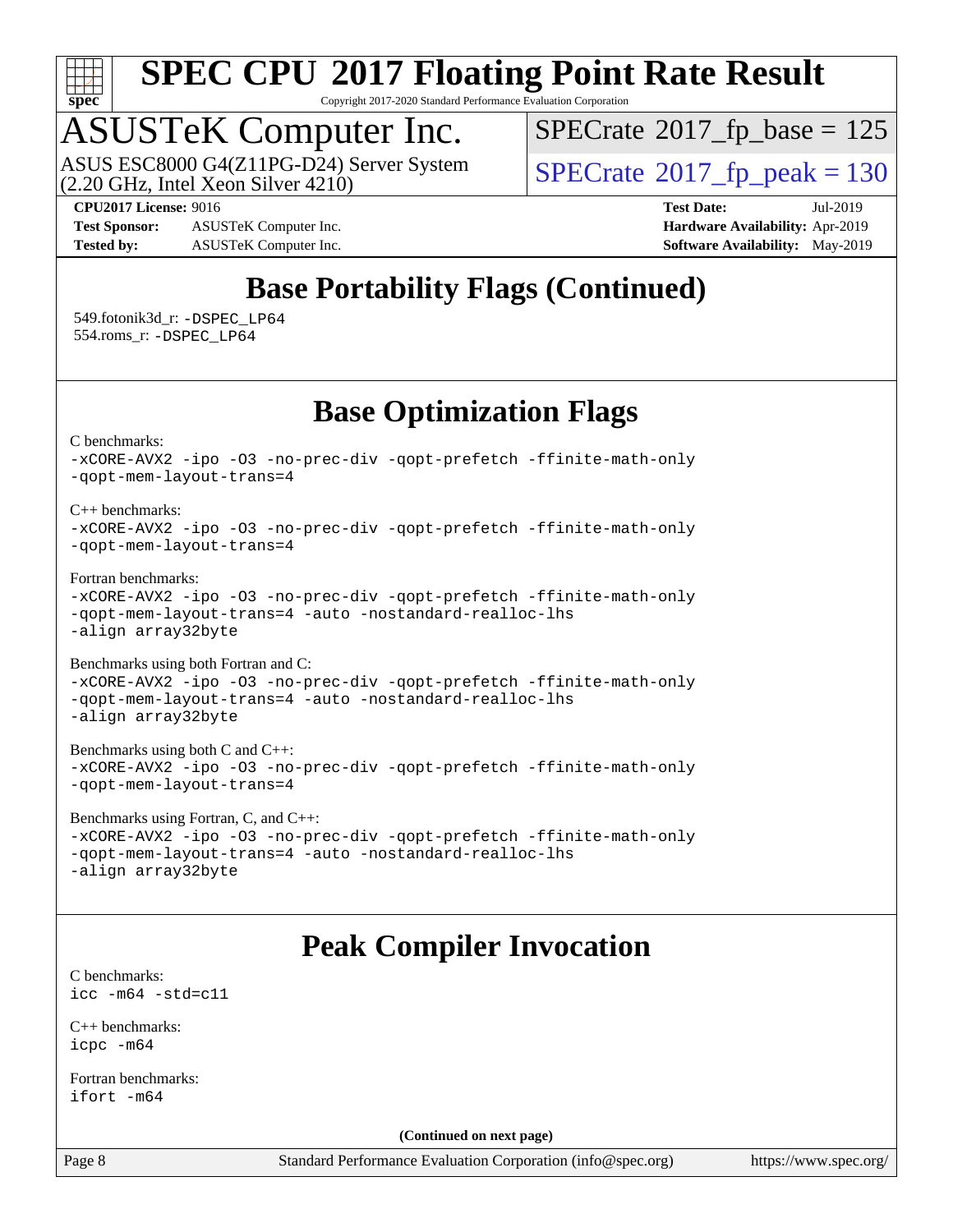

Copyright 2017-2020 Standard Performance Evaluation Corporation

### ASUSTeK Computer Inc.

(2.20 GHz, Intel Xeon Silver 4210) ASUS ESC8000 G4(Z11PG-D24) Server System  $\sqrt{SPECrate^{\circ}2017\_fp\_peak} = 130$  $\sqrt{SPECrate^{\circ}2017\_fp\_peak} = 130$  $\sqrt{SPECrate^{\circ}2017\_fp\_peak} = 130$ 

 $SPECTate$ <sup>®</sup>[2017\\_fp\\_base =](http://www.spec.org/auto/cpu2017/Docs/result-fields.html#SPECrate2017fpbase) 125

**[CPU2017 License:](http://www.spec.org/auto/cpu2017/Docs/result-fields.html#CPU2017License)** 9016 **[Test Date:](http://www.spec.org/auto/cpu2017/Docs/result-fields.html#TestDate)** Jul-2019

**[Test Sponsor:](http://www.spec.org/auto/cpu2017/Docs/result-fields.html#TestSponsor)** ASUSTeK Computer Inc. **[Hardware Availability:](http://www.spec.org/auto/cpu2017/Docs/result-fields.html#HardwareAvailability)** Apr-2019 **[Tested by:](http://www.spec.org/auto/cpu2017/Docs/result-fields.html#Testedby)** ASUSTeK Computer Inc. **[Software Availability:](http://www.spec.org/auto/cpu2017/Docs/result-fields.html#SoftwareAvailability)** May-2019

### **[Peak Compiler Invocation \(Continued\)](http://www.spec.org/auto/cpu2017/Docs/result-fields.html#PeakCompilerInvocation)**

[Benchmarks using both Fortran and C](http://www.spec.org/auto/cpu2017/Docs/result-fields.html#BenchmarksusingbothFortranandC): [ifort -m64](http://www.spec.org/cpu2017/results/res2019q3/cpu2017-20190805-16612.flags.html#user_CC_FCpeak_intel_ifort_64bit_24f2bb282fbaeffd6157abe4f878425411749daecae9a33200eee2bee2fe76f3b89351d69a8130dd5949958ce389cf37ff59a95e7a40d588e8d3a57e0c3fd751) [icc -m64 -std=c11](http://www.spec.org/cpu2017/results/res2019q3/cpu2017-20190805-16612.flags.html#user_CC_FCpeak_intel_icc_64bit_c11_33ee0cdaae7deeeab2a9725423ba97205ce30f63b9926c2519791662299b76a0318f32ddfffdc46587804de3178b4f9328c46fa7c2b0cd779d7a61945c91cd35)

[Benchmarks using both C and C++](http://www.spec.org/auto/cpu2017/Docs/result-fields.html#BenchmarksusingbothCandCXX): [icpc -m64](http://www.spec.org/cpu2017/results/res2019q3/cpu2017-20190805-16612.flags.html#user_CC_CXXpeak_intel_icpc_64bit_4ecb2543ae3f1412ef961e0650ca070fec7b7afdcd6ed48761b84423119d1bf6bdf5cad15b44d48e7256388bc77273b966e5eb805aefd121eb22e9299b2ec9d9) [icc -m64 -std=c11](http://www.spec.org/cpu2017/results/res2019q3/cpu2017-20190805-16612.flags.html#user_CC_CXXpeak_intel_icc_64bit_c11_33ee0cdaae7deeeab2a9725423ba97205ce30f63b9926c2519791662299b76a0318f32ddfffdc46587804de3178b4f9328c46fa7c2b0cd779d7a61945c91cd35)

[Benchmarks using Fortran, C, and C++:](http://www.spec.org/auto/cpu2017/Docs/result-fields.html#BenchmarksusingFortranCandCXX) [icpc -m64](http://www.spec.org/cpu2017/results/res2019q3/cpu2017-20190805-16612.flags.html#user_CC_CXX_FCpeak_intel_icpc_64bit_4ecb2543ae3f1412ef961e0650ca070fec7b7afdcd6ed48761b84423119d1bf6bdf5cad15b44d48e7256388bc77273b966e5eb805aefd121eb22e9299b2ec9d9) [icc -m64 -std=c11](http://www.spec.org/cpu2017/results/res2019q3/cpu2017-20190805-16612.flags.html#user_CC_CXX_FCpeak_intel_icc_64bit_c11_33ee0cdaae7deeeab2a9725423ba97205ce30f63b9926c2519791662299b76a0318f32ddfffdc46587804de3178b4f9328c46fa7c2b0cd779d7a61945c91cd35) [ifort -m64](http://www.spec.org/cpu2017/results/res2019q3/cpu2017-20190805-16612.flags.html#user_CC_CXX_FCpeak_intel_ifort_64bit_24f2bb282fbaeffd6157abe4f878425411749daecae9a33200eee2bee2fe76f3b89351d69a8130dd5949958ce389cf37ff59a95e7a40d588e8d3a57e0c3fd751)

### **[Peak Portability Flags](http://www.spec.org/auto/cpu2017/Docs/result-fields.html#PeakPortabilityFlags)**

Same as Base Portability Flags

### **[Peak Optimization Flags](http://www.spec.org/auto/cpu2017/Docs/result-fields.html#PeakOptimizationFlags)**

[C benchmarks](http://www.spec.org/auto/cpu2017/Docs/result-fields.html#Cbenchmarks):

```
 519.lbm_r: -prof-gen(pass 1) -prof-use(pass 2) -ipo -xCORE-AVX2 -O3
-no-prec-div -qopt-prefetch -ffinite-math-only
-qopt-mem-layout-trans=4
```

```
 538.imagick_r: -xCORE-AVX2 -ipo -O3 -no-prec-div -qopt-prefetch
-ffinite-math-only -qopt-mem-layout-trans=4
```
544.nab\_r: Same as 538.imagick\_r

[C++ benchmarks:](http://www.spec.org/auto/cpu2017/Docs/result-fields.html#CXXbenchmarks)

```
 508.namd_r: -prof-gen(pass 1) -prof-use(pass 2) -ipo -xCORE-AVX2 -O3
-no-prec-div -qopt-prefetch -ffinite-math-only
-qopt-mem-layout-trans=4
```

```
 510.parest_r: -xCORE-AVX2 -ipo -O3 -no-prec-div -qopt-prefetch
-ffinite-math-only -qopt-mem-layout-trans=4
```
[Fortran benchmarks](http://www.spec.org/auto/cpu2017/Docs/result-fields.html#Fortranbenchmarks):

```
 503.bwaves_r: -xCORE-AVX2 -ipo -O3 -no-prec-div -qopt-prefetch
-ffinite-math-only -qopt-mem-layout-trans=4 -auto
-nostandard-realloc-lhs -align array32byte
```
**(Continued on next page)**